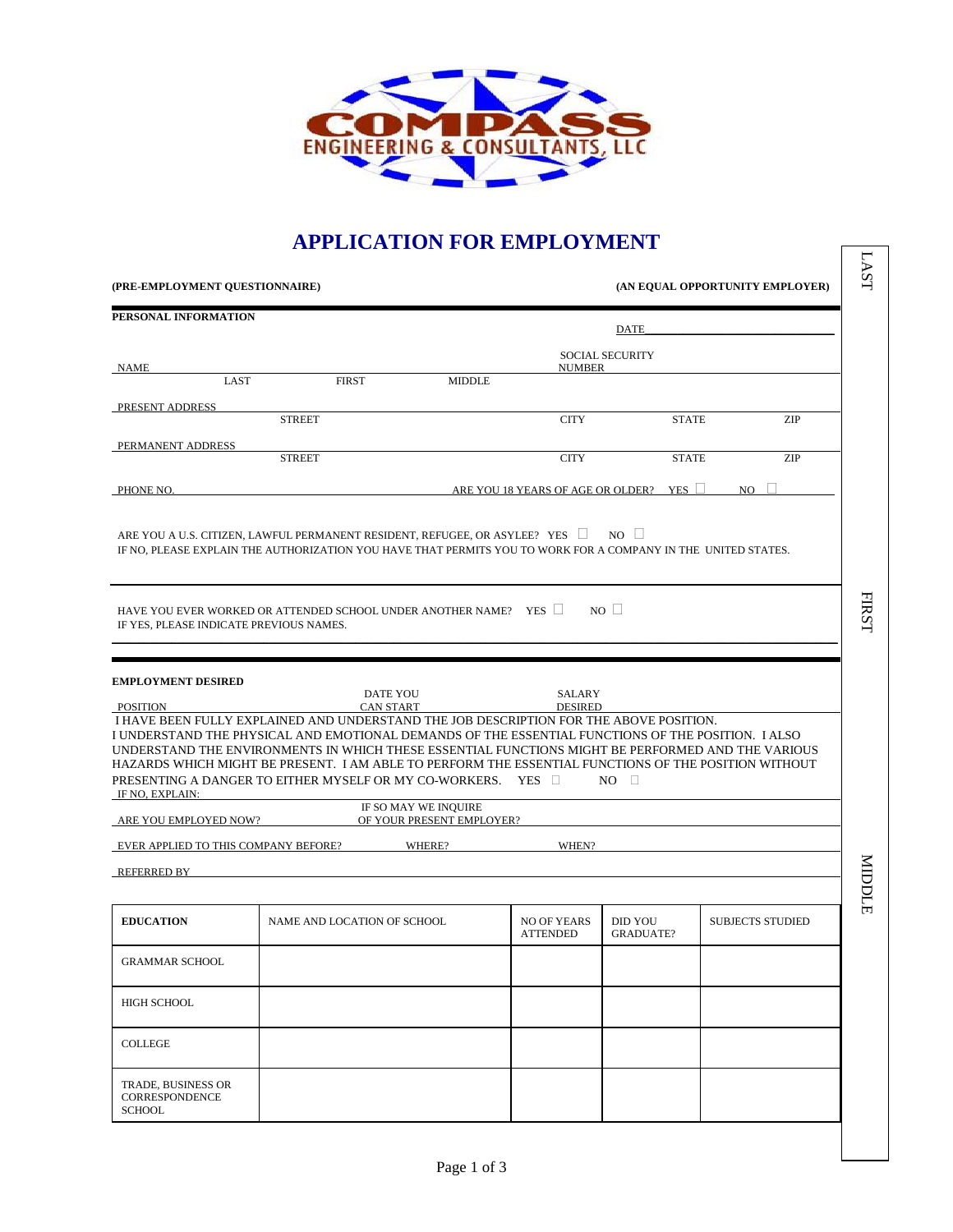| <b>ARE</b>                                                                                                         | <b>CURRENT DRIVER'S LICENSE TYPE AND NUMBER?</b>                                                                                                               | <b>ISSUING DATE</b>           | <b>EXPIRATION DATE</b> |
|--------------------------------------------------------------------------------------------------------------------|----------------------------------------------------------------------------------------------------------------------------------------------------------------|-------------------------------|------------------------|
| VEHICLES<br>VOU<br>POSITION<br>Ę                                                                                   | TYPES OF VEHICLES YOU HAVE OPERATED?                                                                                                                           |                               |                        |
| Ê,<br>Н<br>5<br><b>ONLY</b><br>$\overline{6}$<br><b>SECTION</b><br><b>OPER</b><br>S<br><b>THIS</b><br>UIRE<br>REQI | HAVE YOU EVER HAD YOUR DRIVER'S LICENSE SUSPENDED OR REVOKED?<br>IF YES, EXPLAIN REASON, INCLUDING DATES AND LOCATIONS.                                        | YES $\square$<br>$NO \square$ |                        |
|                                                                                                                    | HAVE YOU BEEN A DRIVER IN ANY MOTOR VEHICLE ACCIDENTS WITHIN THE PAST 2 YEARS? YES $\Box$ NO $\Box$<br>IF YES, GIVE DATES AND LOCATIONS OF EACH SUCH ACCIDENT. |                               |                        |
| COMPLETE<br>G<br><b>SEEKIN</b>                                                                                     | HAVE YOU BEEN CONVICTED OF ANY MOVING VIOLATIONS WITHIN THE LAST 2 YEARS?<br>IF YES, LIST EACH CONVICTION, INCLUDING DATES, LOCATIONS AND TYPE OF VIOLATIONS.  | $YES \Box NO \Box$            |                        |

## **GENERAL**

SUBJECTS OF SPECIAL STUDY OR RESEARCH WORK

SPECIAL SKILLS

ACTIVITIES (CIVIC, ATHLETIC, ETC.) EXCLUDE ORGANIZATIONS, THE NAME OF WHICH INDICATES THE RACE, CREED, SEX, AGE, MARITAL STATUS, COLOR OR NATION OF ORIGIN OF ITS MEMBERS.

| <b>U.S. MILITARY OR</b> |             | PRESENT MEMBERSHIP IN       |
|-------------------------|-------------|-----------------------------|
| <b>NAVAL SERVICE?</b>   | <b>RANK</b> | NATIONAL GUARD OR RESERVES? |

HAVE YOU BEEN CONVICTED OR PLEAD GUILTY OR NO CONTEST TO A FELONY WITHIN THE LAST SEVEN YEARS? YES  $\Box$  NO  $\Box$ 

HAVE YOU BEEN CONVICTED OR PLEAD GUILTY OR NO CONTEST TO A MISDEMEANOR WITHIN THE LAST SEVEN YEARS? YES  $\Box\,$  NO  $\,\Box$ 

HAVE YOU BEEN IMPRISONED WITHIN THE LAST SEVEN YEARS? YES  $\Box$  NO  $\Box$ 

IF THE ANSWER TO ANY OF THESE QUESTIONS IS YES, PLEASE INCLUDE A DESCRIPTION OF THE VIOLATION INCLUDING THE DATE, LOCATION AND RESOLUTION.

NOTE: A conviction will not necessarily be a bar to employment. Factors such as dates, nature, seriousness of the offense, and rehabilitation will be considered.

\_\_\_\_\_\_\_\_\_\_\_\_\_\_\_\_\_\_\_\_\_\_\_\_\_\_\_\_\_\_\_\_\_\_\_\_\_\_\_\_\_\_\_\_\_\_\_\_\_\_\_\_\_\_\_\_\_\_\_\_\_\_\_\_\_\_\_\_\_\_\_\_\_\_\_\_\_\_\_\_\_\_\_\_\_\_\_\_\_\_\_\_\_\_\_\_\_\_\_\_\_\_\_\_\_\_\_\_\_\_\_\_\_\_\_\_\_\_\_\_\_\_\_\_\_\_\_\_\_\_\_\_

| FORMER EMPLOYERS (LIST BELOW LAST THREE EMPLOYERS, STARTING WITH LAST ONE FIRST). |                              |        |                 |                           |  |
|-----------------------------------------------------------------------------------|------------------------------|--------|-----------------|---------------------------|--|
| DATE<br><b>MONTH AND</b><br>YEAR                                                  | NAME AND ADDRESS OF EMPLOYER | SALARY | <b>POSITION</b> | <b>REASON FOR LEAVING</b> |  |
| <b>FROM</b>                                                                       |                              |        |                 |                           |  |
| TO                                                                                |                              |        |                 |                           |  |
| <b>FROM</b>                                                                       |                              |        |                 |                           |  |
| TO                                                                                |                              |        |                 |                           |  |
| <b>FROM</b>                                                                       |                              |        |                 |                           |  |
| TO                                                                                |                              |        |                 |                           |  |

WHICH OF THESE JOBS DID YOU LIKE BEST?

| WHAT DID YOU LIKE MOST ABOUT THIS JOB? |  |  |  |
|----------------------------------------|--|--|--|
|                                        |  |  |  |